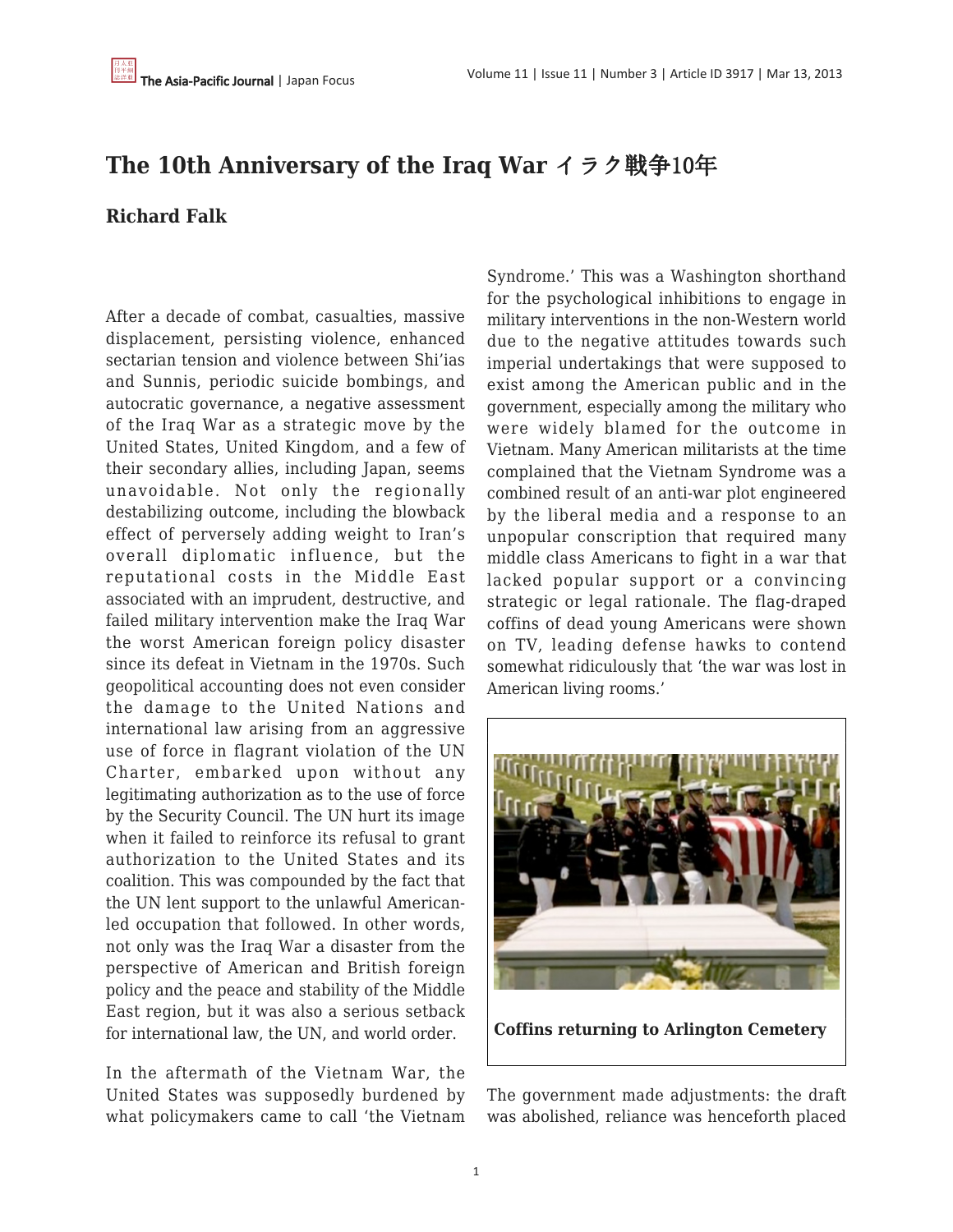on an all-volunteer professional military, and renewed efforts were made to assure media support for subsequent military operations.

President, George H.W. Bush told the world in 1991 immediately after the Gulf War was fought to reverse the Iraqi annexation of Kuwait that "we have finally kicked the Vietnam Syndrome." In effect, the senior President Bush was saying to the grand strategists in the White House and Pentagon that the role of American military power was again available for use around the world. What the Gulf War showed was that on a conventional battlefield, in this setting of a desert war, American military superiority would be decisive, and could produce a quick victory with minimal costs in American lives. This new militarist enthusiasm created the political base for recourse to the NATO War in 1999 to wrest Kosovo from Serb control. To ensure the avoidance of casualties, reliance was placed on air power, which took more time than expected, but further vindicated the war planners' claim that the United States could now fight and win 'zero casualty wars.' In fact there were no NATO combat deaths in the Kosovo War.

More sophisticated American war planners understood that not all challenges to United States interests around the world could be met with air power in the absence of ground combat. Increasingly, political violence involving geopolitical priorities took the form of transnational violence (as in the 9/11 attacks) or was situated within the boundaries of territorial states, and involved Western military intervention designed to crush societal forces of national resistance. The Bush presidency badly confused its new self-assurance about the conduct of battlefield international warfare and its old nemesis from Vietnam War days of counter-insurgency warfare, also known as lowintensity or asymmetric warfare.

David Petraeus rose through the ranks of the

American military by repackaging counterinsurgency warfare in a post-Vietnam format relying upon an approach developed by noted guerrilla war expert David Galula, who contended that in the Vietnam War the fatal mistake was made of supposing that such a war would be determined 80% by combat battles in the jungles and paddy fields with the remaining 20% devoted to the capture of the 'hearts and minds' of the indigenous population. Galula argued that counterinsurgency wars could only be won if this formula was inverted. This meant that 80% of future U.S. military interventions should be devoted to non-military aspects of societal wellbeing: restoring electricity, providing police protection for normal activity, building and staffing schools, improving sanitation and garbage removal, and providing health car and jobs.

Afghanistan, and then Iraq, became the testing grounds for applying these nation-building lessons of Vietnam, only to reveal in the course of their long, destructive and expensive failures that the wrong lessons had been learned. These conflicts were wars of national resistance, a continuation of the anti-colonial struggles against West-centric colonial domination, and regardless of whether the killing was complemented by sophisticated social and economic programs, it still involved a pronounced and deadly challenge by foreign interests to the rights of self-determination that entailed killing Iraqi women and children, and violating their most basic rights through the harsh mechanics of foreign occupation. It also proved impossible to disentangle the planned 80% from the 20% as the hostility of the Iraqi people to their supposed American liberators demonstrated over and over again, especially as many Iraqis on the side of the occupiers proved to be corrupt and brutal, sparking popular suspicion and internal polarization. The truly 'fatal mistake' made by Petraeus, Galula, and all the counterinsurgency advocates that have followed this path, is the failure to recognize that when the American military and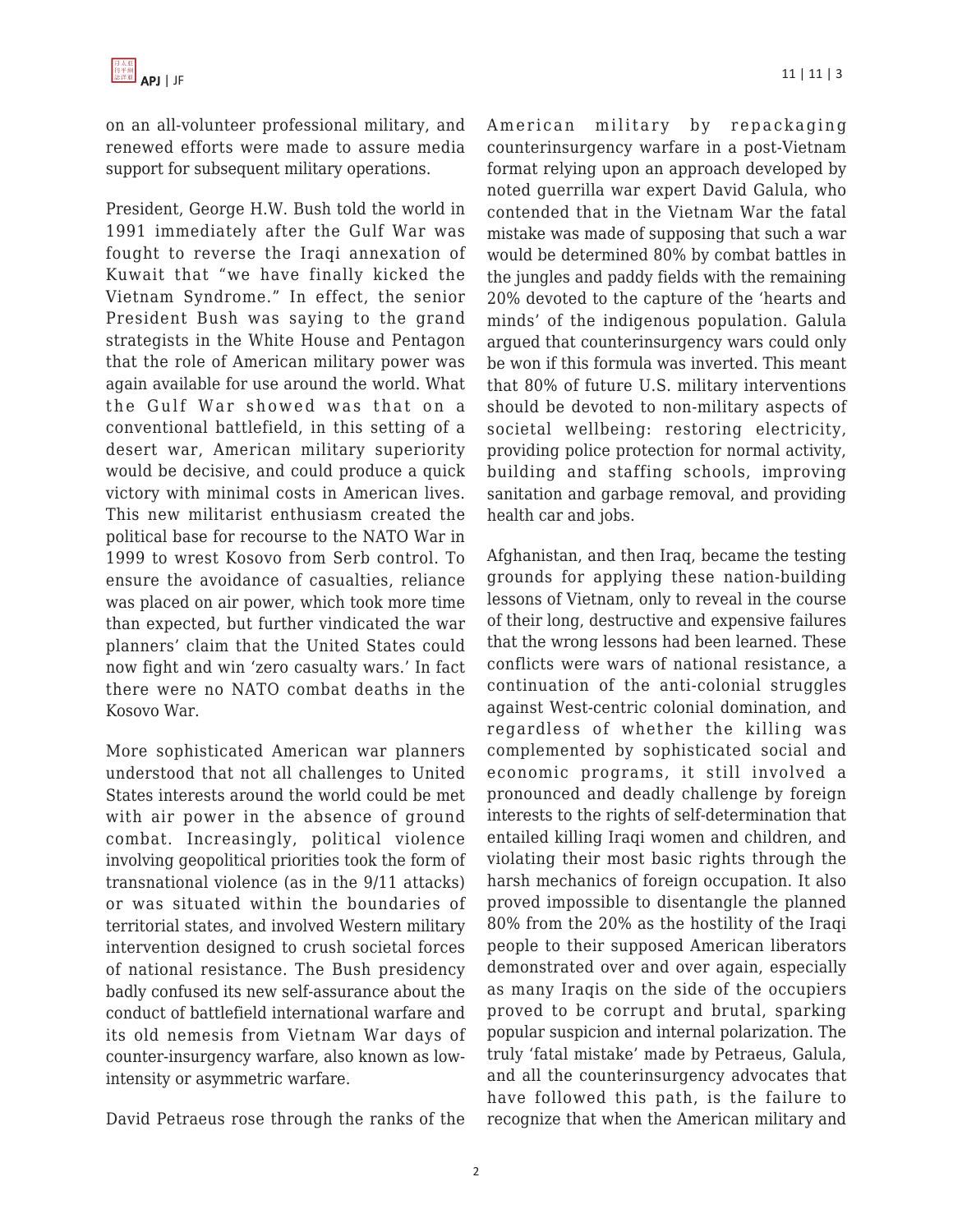its allies attack and occupy a non-Western country, especially in the Islamic world, when they start dividing, killing and policing its inhabitants, popular resistance will be mobilized. This is precisely what happened in Iraq, and the suicide bombings to this day suggest that the ugly patterns of violence have not stopped even with the ending of America's direct combat role.

The United States was guilty of a fundamental misunderstanding of the Iraq War displayed to the world when George W. Bush theatrically declared on May 1, 2003 a wildly premature victory from the deck of an American aircraft carrier USS Abraham Lincoln, with the notorious banner proclaiming 'mission accomplished' plainly visible behind the podium as the sun sank over the Pacific Ocean.



Bush reveled in this misunderstanding by assuming that the attack phase of the war was the whole war, forgetting about the more difficult and protracted occupation phase. The real Iraq War, rather than ending, was about to begin, that is, the violent internal struggle for the political future of the country, one made more difficult and protracted by the military presence of the US and its allies. This counterinsurgency sequel to occupation would not be decided on the kind of battlefield where arrayed military capabilities confront one another, but rather through a war of attrition waged by hit and run domestic Iraqi forces, abetted by foreign volunteers, opposed to the tactics of Washington. Such a war has a shadowy beginning and an uncertain ending, and is often, as in Iraq, as it proved to be earlier in Vietnam, a quagmire for intervening powers.

The Iraq War was a war of aggression from its inception, being an unprovoked use of armed force against a sovereign state in a situation other than self-defense. The Nuremberg and Tokyo War Crimes Tribunals convened after World War II had declared such aggressive warfare to be a 'crime against peace' and prosecuted and punished political and military leaders of Germany and Japan as war criminals. We can ask why have George W. Bush and Tony Blair not been investigated, indicted, and prosecuted for their roles in planning and prosecuting the Iraq War. As folk singer Bob Dylan instructed us long ago, the answer is 'blowin' in the wind,' or in more straightforward language, the reasons for such impunity conferred upon the American and British leaders is a crude display of geopolitics—their countries were not defeated and occupied, their governments never surrendered, and such strategic failures (or successes) are exempted from legal scrutiny. These are the double standards that make international criminal justice more a matter of power politics than global justice.



Global civil society with its own limited resources had challenged both the onset of the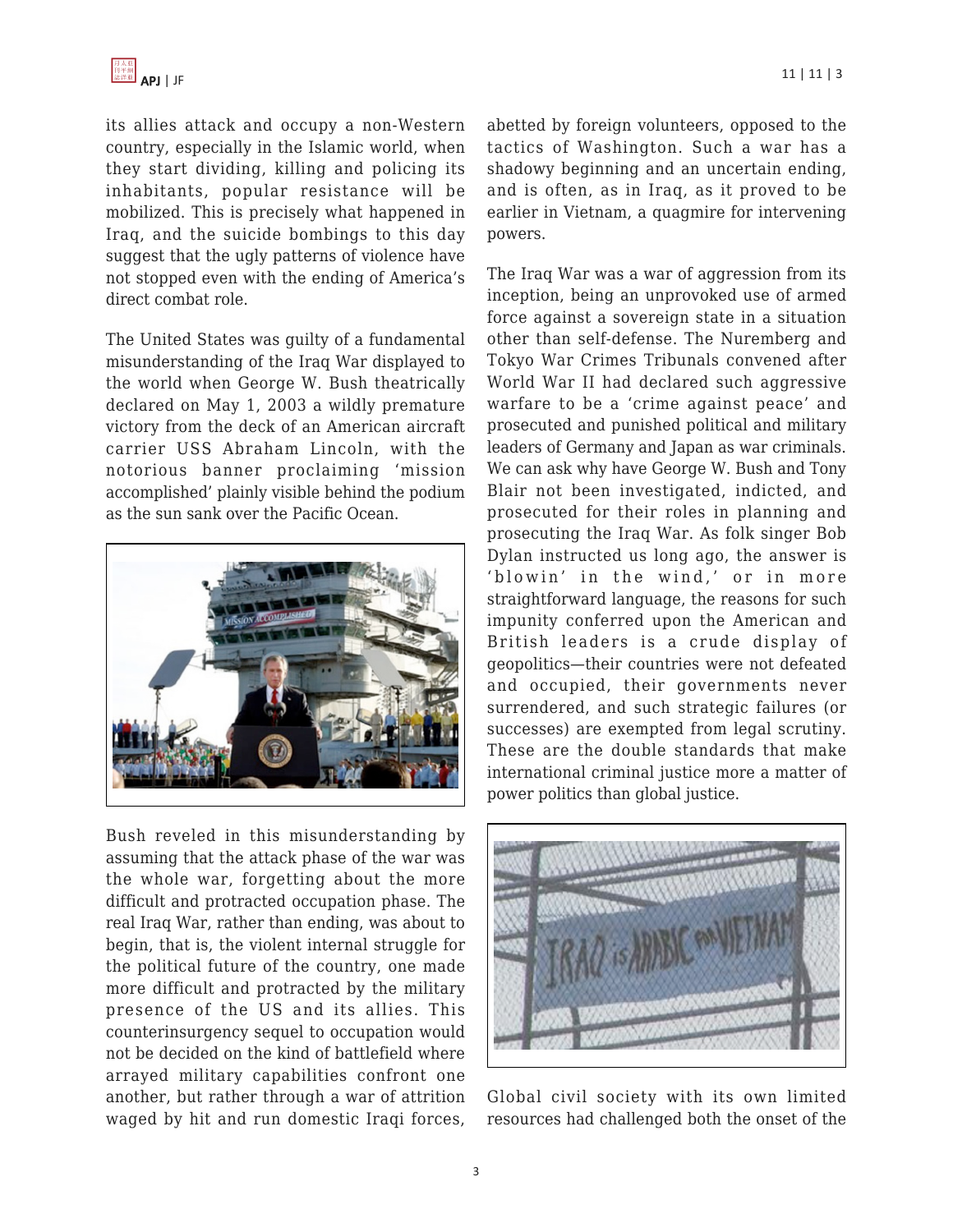Iraq War, and later its actual unfolding. On and around February 15, 2003, what the Guinness Book of Records called "the largest anti-war rally in history" took the form of about 3,000 demonstrations in 800 cities located in more than 60 countries and according to the BBC involved an estimated 6-10 million persons. Although such a global show of opposition to recourse to war was unprecedented, it failed to halt the war. It did, however, have the lasting effect of undermining the American claims of justification for the attack and occupation of Iraq. It also led to an unprecedented effort by groups around the world to pass judgment on the war by holding sessions in which peace activists and international law experts alleged the criminality of the Iraq War, and called for war crimes prosecutions of Bush and Blair. As many as twenty such events were held in various parts of the world, with a culminating Iraq War Tribunal convened in June of 2005, which included testimony from more than 50 experts, including several from Iraq and a jury of conscience headed by Arundhati Roy.

There is also the question of complicity of countries that supported the war with troop deployments, such as Japan, which dispatched 1000 members of its self-defense units to Iraq in July 2003 to help with non-combat dimensions of the occupation. Such a role is a clear breach of international law and morality. It is also inconsistent with Article 9 of the Japanese Constitution. It was coupled with Tokyo's diplomatic support for the U.S./UK-led Iraq War from start to finish. Should such a record of involvement have any adverse consequences? It would seem that Japan might at least review the appropriateness of its complicit participation in a war of aggression, and how that diminishes the credibility of any Japanese claim to uphold the responsibilities of membership in the United Nations. At least, it provides the people of Japan with a moment for national soul-searching to think about what kind of world order will in the future best achieve peace, stability, and human dignity.

Are there lessons to be drawn from the Iraq War? I believe there are. The overwhelming lesson is that in this historical period interventions by the West in the non-West, especially when not authorized by the UN Security Council, can rarely succeed in attaining their stated goals. More broadly, counterinsurgency warfare involving a core encounter between Western invading and occupying forces and a national resistance movement will not be decided on the basis of hard power military superiority, but rather by the dynamics of self-determination associated with the party that has the more credible nationalist credentials, which include the will to persist in the struggle for as long as it takes, and the capacity to capture the high moral ground in the ongoing struggle for domestic and international public support. It is only when we witness the dismantling of many of America's 700+ acknowledged foreign military bases spread around the world, and see the end of repeated US military intervention globally, that we can have some hope that the correct lessons of the Iraq War are finally being learned. Until then there will be further attempts by the U.S. Government to correct the tactical mistakes that it claims explain past failures in Iraq (and Afghanistan), and new interventions will undoubtedly be proposed in coming years, most probably leading to costly new failures, and further controversies as to 'why?' we fought and why we lost. American leaders will remain unlikely to acknowledge that the most basic mistake is itself militarism, at least until challenged by robust antimilitarist political forces not currently on the political scene.

This is the English version of an article that appeared in the March 15, 2013 edition of Shukan Kin'yobi.

Richard Falk is Albert G. Milbank Professor Emeritus of International Law, Princeton University, and United Nations Human Rights Council Special Rapporteur for the Occupied